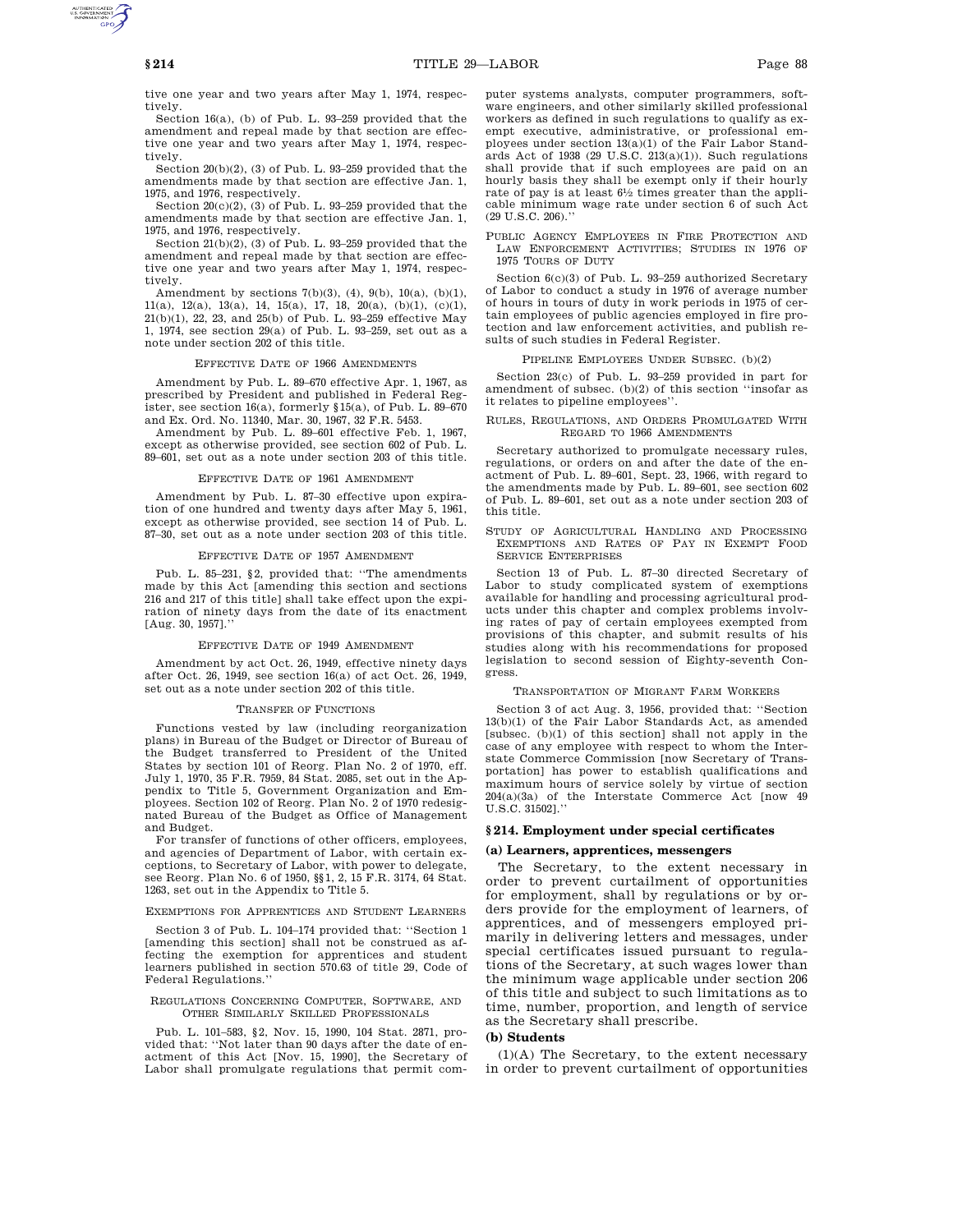for employment, shall by special certificate issued under a regulation or order provide, in accordance with subparagraph (B), for the employment, at a wage rate not less than 85 per centum of the otherwise applicable wage rate in effect under section 206 of this title or not less than \$1.60 an hour, whichever is the higher, of fulltime students (regardless of age but in compliance with applicable child labor laws) in retail or service establishments.

(B) Except as provided in paragraph (4)(B), during any month in which full-time students are to be employed in any retail or service establishment under certificates issued under this subsection the proportion of student hours of employment to the total hours of employment of all employees in such establishment may not exceed—

(i) in the case of a retail or service establishment whose employees (other than employees engaged in commerce or in the production of goods for commerce) were covered by this chapter before the effective date of the Fair Labor Standards Amendments of 1974—

(I) the proportion of student hours of employment to the total hours of employment of all employees in such establishment for the corresponding month of the immediately preceding twelve-month period,

(II) the maximum proportion for any corresponding month of student hours of employment to the total hours of employment of all employees in such establishment applicable to the issuance of certificates under this section at any time before the effective date of the Fair Labor Standards Amendments of 1974 for the employment of students by such employer, or

(III) a proportion equal to one-tenth of the total hours of employment of all employees in such establishment,

## whichever is greater;

(ii) in the case of retail or service establishment whose employees (other than employees engaged in commerce or in the production of goods for commerce) are covered for the first time on or after the effective date of the Fair Labor Standards Amendments of 1974—

(I) the proportion of hours of employment of students in such establishment to the total hours of employment of all employees in such establishment for the corresponding month of the twelve-month period immediately prior to the effective date of such Amendments,

(II) the proportion of student hours of employment to the total hours of employment of all employees in such establishment for the corresponding month of the immediately preceding twelve-month period, or

(III) a proportion equal to one-tenth of the total hours of employment of all employees in such establishment,

whichever is greater; or

(iii) in the case of a retail or service establishment for which records of student hours worked are not available, the proportion of student hours of employment to the total hours of employment of all employees based on the practice during the immediately pre-

ceding twelve-month period in (I) similar establishments of the same employer in the same general metropolitan area in which such establishment is located, (II) similar establishments of the same or nearby communities if such establishment is not in a metropolitan area, or (III) other establishments of the same general character operating in the community or the nearest comparable community.

For purpose of clauses (i), (ii), and (iii) of this subparagraph, the term ''student hours of employment'' means hours during which students are employed in a retail or service establishment under certificates issued under this subsection.

(2) The Secretary, to the extent necessary in order to prevent curtailment of opportunities for employment, shall by special certificate issued under a regulation or order provide for the employment, at a wage rate not less than 85 per centum of the wage rate in effect under section  $206(a)(5)^1$  of this title or not less than \$1.30 an hour, whichever is the higher, of full-time students (regardless of age but in compliance with applicable child labor laws) in any occupation in agriculture.

(3) The Secretary, to the extent necessary in order to prevent curtailment of opportunities for employment, shall by special certificate issued under a regulation or order provide for the employment by an institution of higher education, at a wage rate not less than 85 per centum of the otherwise applicable wage rate in effect under section 206 of this title or not less than \$1.60 an hour, whichever is the higher, of full-time students (regardless of age but in compliance with applicable child labor laws) who are enrolled in such institution. The Secretary shall by regulation prescribe standards and requirements to insure that this paragraph will not create a substantial probability of reducing the full-time employment opportunities of persons other than those to whom the minimum wage rate authorized by this paragraph is applicable.

(4)(A) A special certificate issued under paragraph (1), (2), or (3) shall provide that the student or students for whom it is issued shall, except during vacation periods, be employed on a part-time basis and not in excess of twenty hours in any workweek.

(B) If the issuance of a special certificate under paragraph (1) or (2) for an employer will cause the number of students employed by such employer under special certificates issued under this subsection to exceed six, the Secretary may not issue such a special certificate for the employment of a student by such employer unless the Secretary finds employment of such student will not create a substantial probability of reducing the full-time employment opportunities of persons other than those employed under special certificates issued under this subsection. If the issuance of a special certificate under paragraph (1) or (2) for an employer will not cause the number of students employed by such employer under special certificates issued under this subsection to exceed six—

(i) the Secretary may issue a special certificate under paragraph (1) or (2) for the employ-

<sup>1</sup>See References in Text note below.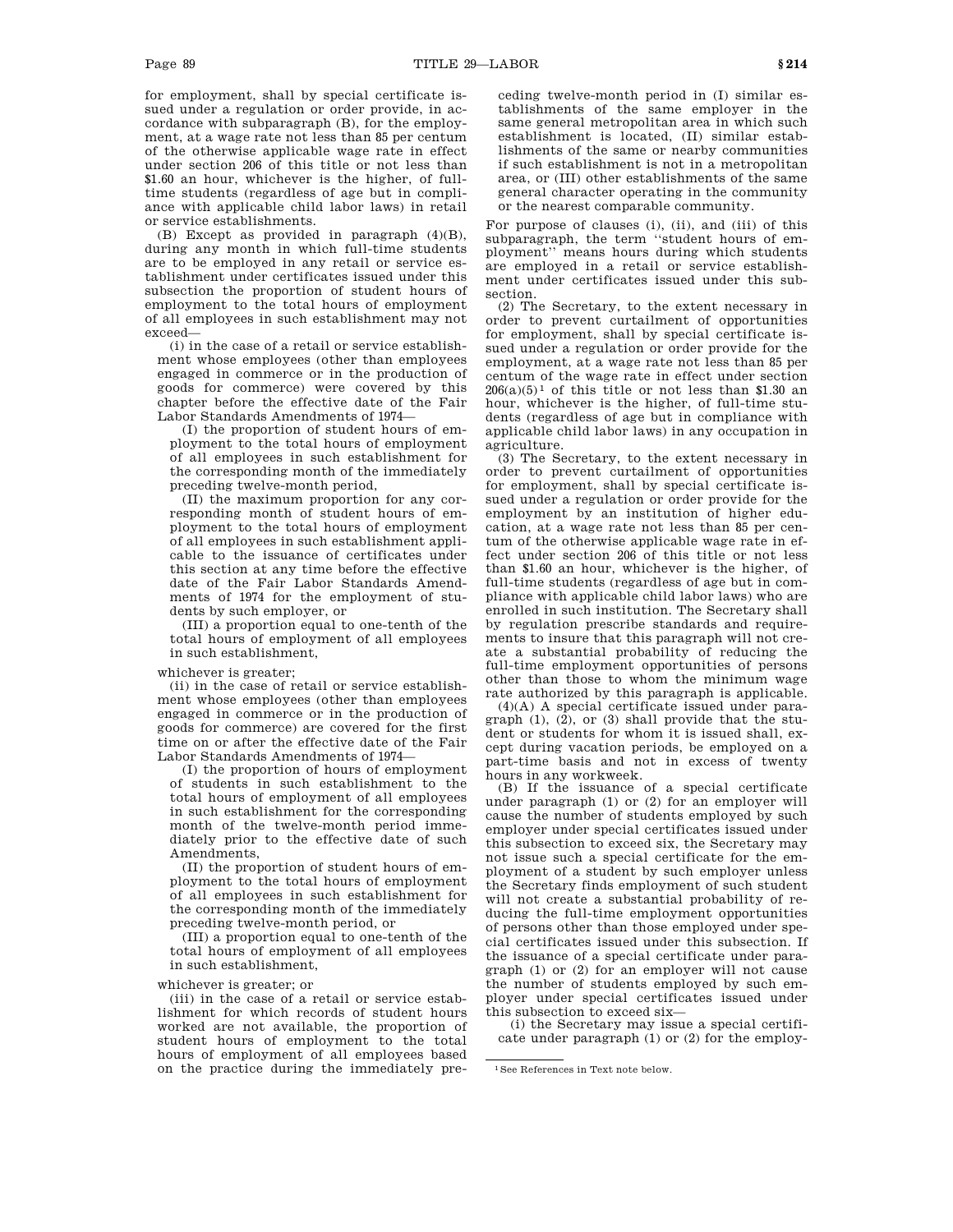ment of a student by such employer if such employer certifies to the Secretary that the employment of such student will not reduce the full-time employment opportunities of persons other than those employed under special certificates issued under this subsection, and

(ii) in the case of an employer which is a retail or service establishment, subparagraph (B) of paragraph (1) shall not apply with respect to the issuance of special certificates for such employer under such paragraph.

The requirement of this subparagraph shall not apply in the case of the issuance of special certificates under paragraph (3) for the employment of full-time students by institutions of higher education; except that if the Secretary determines that an institution of higher education is employing students under certificates issued under paragraph (3) but in violation of the requirements of that paragraph or of regulations issued thereunder, the requirements of this subparagraph shall apply with respect to the issuance of special certificates under paragraph (3) for the employment of students by such institution.

(C) No special certificate may be issued under this subsection unless the employer for whom the certificate is to be issued provides evidence satisfactory to the Secretary of the student status of the employees to be employed under such special certificate.

(D) To minimize paperwork for, and to encourage, small businesses to employ students under special certificates issued under paragraphs (1) and (2), the Secretary shall, by regulation or order, prescribe a simplified application form to be used by employers in applying for such a certificate for the employment of not more than six full-time students. Such an application shall require only—

(i) a listing of the name, address, and business of the applicant employer,

(ii) a listing of the date the applicant began business, and

(iii) the certification that the employment of such full-time students will not reduce the full-time employment opportunities of persons other than persons employed under special certificates.

# **(c) Handicapped workers**

(1) The Secretary, to the extent necessary to prevent curtailment of opportunities for employment, shall by regulation or order provide for the employment, under special certificates, of individuals (including individuals employed in agriculture) whose earning or productive capacity is impaired by age, physical or mental deficiency, or injury, at wages which are—

(A) lower than the minimum wage applicable under section 206 of this title,

(B) commensurate with those paid to nonhandicapped workers, employed in the vicinity in which the individuals under the certificates are employed, for essentially the same type, quality, and quantity of work, and

(C) related to the individual's productivity.

(2) The Secretary shall not issue a certificate under paragraph (1) unless the employer provides written assurances to the Secretary that—

(A) in the case of individuals paid on an hourly rate basis, wages paid in accordance with paragraph (1) will be reviewed by the employer at periodic intervals at least once every six months, and

(B) wages paid in accordance with paragraph (1) will be adjusted by the employer at periodic intervals, at least once each year, to reflect changes in the prevailing wage paid to experienced nonhandicapped individuals employed in the locality for essentially the same type of work.

(3) Notwithstanding paragraph (1), no employer shall be permitted to reduce the hourly wage rate prescribed by certificate under this subsection in effect on June 1, 1986, of any handicapped individual for a period of two years from such date without prior authorization of the Secretary.

(4) Nothing in this subsection shall be construed to prohibit an employer from maintaining or establishing work activities centers to provide therapeutic activities for handicapped clients.

(5)(A) Notwithstanding any other provision of this subsection, any employee receiving a special minimum wage at a rate specified pursuant to this subsection or the parent or guardian of such an employee may petition the Secretary to obtain a review of such special minimum wage rate. An employee or the employee's parent or guardian may file such a petition for and in behalf of the employee or in behalf of the employee and other employees similarly situated. No employee may be a party to any such action unless the employee or the employee's parent or guardian gives consent in writing to become such a party and such consent is filed with the Secretary.

(B) Upon receipt of a petition filed in accordance with subparagraph (A), the Secretary within ten days shall assign the petition to an administrative law judge appointed pursuant to section 3105 of title 5. The administrative law judge shall conduct a hearing on the record in accordance with section 554 of title 5 with respect to such petition within thirty days after assignment.

(C) In any such proceeding, the employer shall have the burden of demonstrating that the special minimum wage rate is justified as necessary in order to prevent curtailment of opportunities for employment.

(D) In determining whether any special minimum wage rate is justified pursuant to subparagraph (C), the administrative law judge shall consider—

(i) the productivity of the employee or employees identified in the petition and the conditions under which such productivity was measured; and

(ii) the productivity of other employees performing work of essentially the same type and quality for other employers in the same vicinity.

(E) The administrative law judge shall issue a decision within thirty days after the hearing provided for in subparagraph (B). Such action shall be deemed to be a final agency action unless within thirty days the Secretary grants a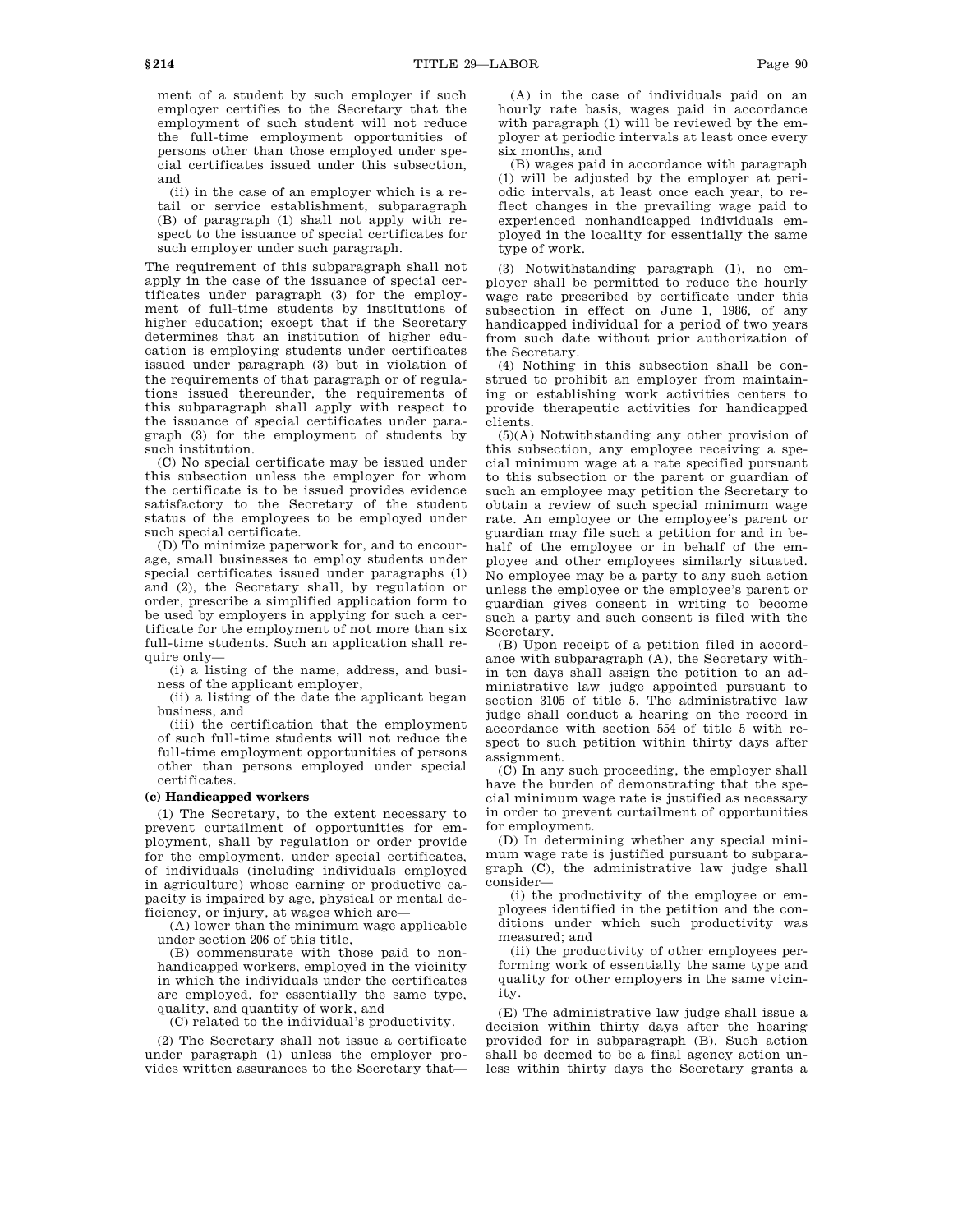request to review the decision of the administrative law judge. Either the petitioner or the employer may request review by the Secretary within fifteen days of the date of issuance of the decision by the administrative law judge.

(F) The Secretary, within thirty days after receiving a request for review, shall review the record and either adopt the decision of the administrative law judge or issue exceptions. The decision of the administrative law judge, together with any exceptions, shall be deemed to be a final agency action.

(G) A final agency action shall be subject to judicial review pursuant to chapter 7 of title 5. An action seeking such review shall be brought within thirty days of a final agency action described in subparagraph (F).

# **(d) Employment by schools**

The Secretary may by regulation or order provide that sections 206 and 207 of this title shall not apply with respect to the employment by any elementary or secondary school of its students if such employment constitutes, as determined under regulations prescribed by the Secretary, an integral part of the regular education program provided by such school and such employment is in accordance with applicable child labor laws.

(June 25, 1938, ch. 676, §14, 52 Stat. 1068; Oct. 26, 1949, ch. 736, §12, 63 Stat. 918; Pub. L. 87–30, §11, May 5, 1961, 75 Stat. 74; Pub. L. 89–601, title V, §501, Sept. 23, 1966, 80 Stat. 842; Pub. L. 93–259, §24(a), (b), Apr. 8, 1974, 88 Stat. 69, 72; Pub. L. 95–151, §§12, 13, Nov. 1, 1977, 91 Stat. 1252; Pub. L. 99–486, Oct. 16, 1986, 100 Stat. 1229; Pub. L. 101–157, §4(d), Nov. 17, 1989, 103 Stat. 941.)

### REFERENCES IN TEXT

Effective date of the Fair Labor Standards Amendments of 1974, referred to in subsec. (b)(1)(B)(i), (ii), means May 1, 1974, except as otherwise specifically provided, under provisions of section 29(a) of Pub. L. 93–259, set out as an Effective Date of 1974 Amendment note under section 202 of this title.

Section 206(a)(5) of this title, referred to in subsec.  $(b)(2)$ , was redesignated section  $206(a)(4)$  of this title by Pub. L. 110–28, title VIII, §8103(c)(1)(B), May 25, 2007, 121 Stat. 189.

#### AMENDMENTS

1989—Subsec. (b)(1)(A). Pub. L. 101–157 struck out ''(or in the case of employment in Puerto Rico or the Virgin Islands not described in section 205(e) of this title, at a wage rate not less than 85 per centum of the otherwise applicable wage rate in effect under section 206(c) of this title)" after "whichever is the higher"

Subsec. (b)(2), (3). Pub. L. 101–157 struck out ''(or in the case of employment in Puerto Rico or the Virgin Islands not described in section 205(e) of this title, at a wage rate not less than 85 per centum of the wage rate in effect under section 206(c) of this title)'' after ''whichever is the higher''.

1986—Subsec. (c). Pub. L. 99–486 amended subsec. (c) generally, revising and restating as pars. (1) to (5) provisions formerly contained in pars. (1) to (3).

1977—Subsec. (b)(4)(B). Pub. L. 95–151, §12(a), substituted ''six'' for ''four'' wherever appearing.

Subsec. (b)(4)(D). Pub. L. 95–151, §13, added subpar. (D).

1974—Subsec. (a). Pub. L. 93–259, §24(a), added subsec. (a) and struck out former subsec. (a) which had provided: ''The Secretary of Labor, to the extent necessary in order to prevent curtailment of opportunities for employment, shall by regulations or by orders provide for the employment of learners, of apprentices, and of messengers employed primarily in delivery letters and messages, under special certificates issued pursuant to regulations of the Secretary, at such wages lower than the minimum wage applicable under section 206 of this title and subject to such limitations as to time, number, proportion, and length of service as the Secretary

shall prescribe.'' Subsec. (b). Pub. L. 93–259, §24(a), added subsec. (b) and struck out former subsec. (b) which had provided: ''The Secretary, to the extent necessary in order to prevent curtailment of opportunities for employment, shall by regulation or order provide for the employment of full-time students, regardless of age but in compliance with applicable child labor laws, on a parttime basis in retail or service establishments (not to exceed twenty hours in any workweek) or on a parttime or full-time basis in such establishments during school vacations, under special certificates issued pursuant to regulations of the Secretary, at a wage rate not less than 85 per centum of the minimum wage applicable under section 206 of this title, except that the proportion of student hours of employment to total hours of employment of all employees in any establishment may not exceed (1) such proportion for the corresponding month of the twelve-month period preceding May 1, 1961, (2) in the case of a retail or service establishment whose employees (other than employees engaged in commerce or in the production of goods for commerce) are covered by this chapter for the first time on or after the effective date of the Fair Labor Standards Amendments of 1966, such proportion for the corresponding month of the twelve-month period immediately prior to such date, or (3) in the case of a retail or service establishment coming into existence after May 1, 1961, or a retail or service establishment for which records of student hours worked are not available, a proportion of student hours of employment to total hours of employment of all employees based on the practice during the twelve-month period preceding May 1, 1961, in (A) similar establishments of the same employer in the same general metropolitan area in which the new establishment is located, (B) similar establishments of the same employer in the same or nearby counties if the new establishment is not in a metropolitan area, or (C) other establishments of the same general character operating in the community or the nearest comparable community. Before the Secretary may issue a certificate under this subsection he must find that such employment will not create a substantial probability of reducing the full-time employment opportunities of persons other than those employed under this subsection.''

Subsecs. (c), (d). Pub. L. 93–259, §24(a), (b), struck out subsec. (c) and redesignated subsec. (d) as (c). Former subsec. (c) had provided: ''The Secretary, to the extent necessary in order to prevent curtailment of opportunities for employment, shall by certificate or order provide for the employment of full-time students, regardless of age but in compliance with applicable child labor laws, on a part-time basis in agriculture (not to exceed twenty hours in any workweek) or on a parttime or full-time basis in agriculture during school vacations, at a wage rate not less than 85 per centum of the minimum wage applicable under section 206 of this title. Before the Secretary may issue a certificate or order under this subsection he must find that such employment will not create a substantial probability of reducing the full-time employment opportunities of persons other than those employed under this subsection.''

1966—Pub. L. 89–601 provided for employment of fulltime students regardless of age but in compliance with applicable child labor laws outside of their school hours in retail or service establishments or in agriculture at not less than 85 percent of the minimum wage in fulltime positions during school vacations or in part-time positions not to exceed 20 hours in any workweek under certificates issued by the Secretary, set out the formula for the allowable proportion of student hours of